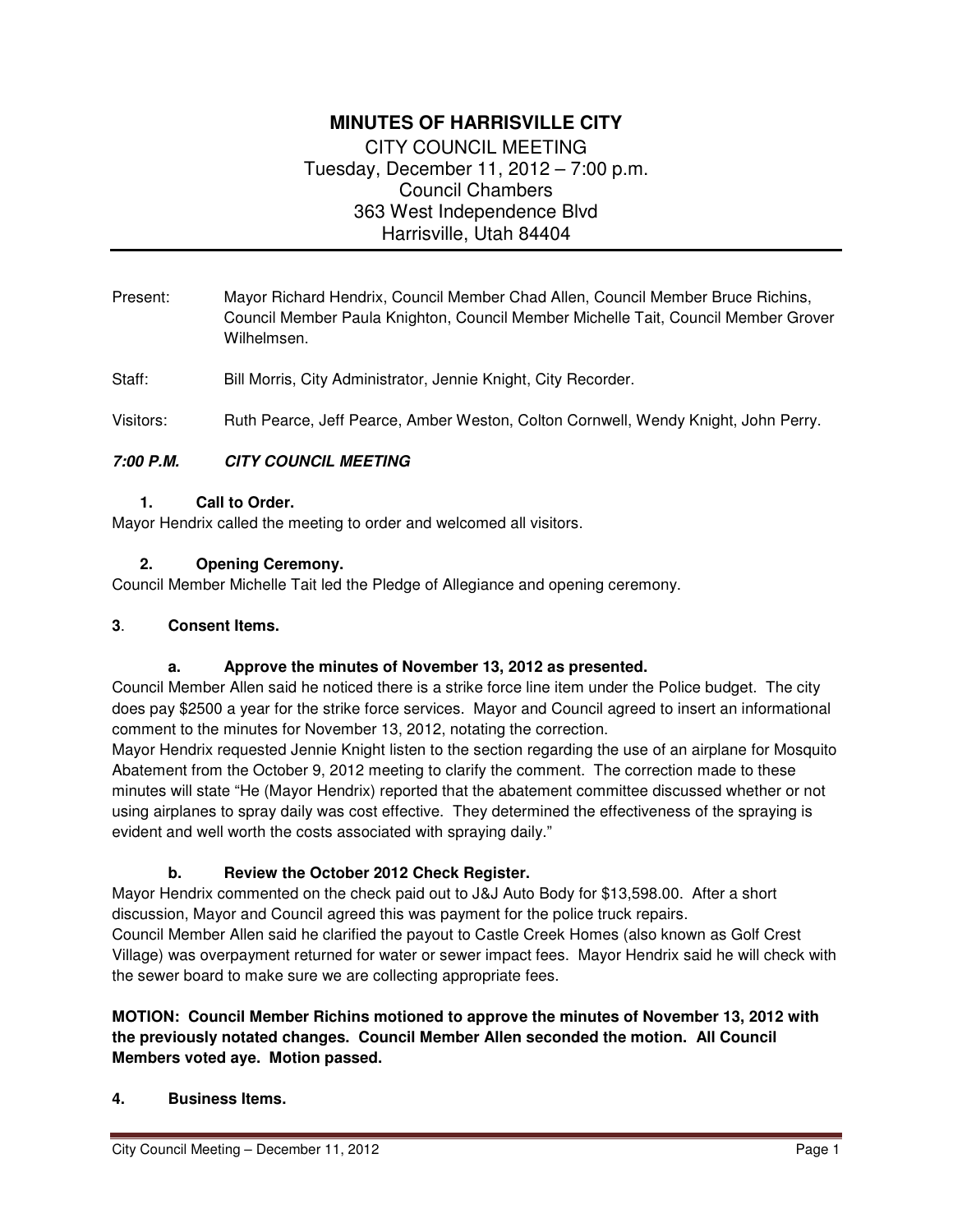#### **a. Discussion and/or possible action to approve Harrisville City Ordinance #457, an amendment to Nuisance Vegetation, Section 10.20.090 of the Harrisville Municipal Code.**

Bill Morris said Ken Martin, City Inspector, came to him this summer with his concern regarding trees that have overgrown the storm drains in certain areas in the city. Bill Morris explained that the amendments included in this ordinance address these issues to make sure the city storm drain system is protected from nuisance vegetation. He said part of paragraph "c." was changed and is now included in paragraph "b." He informed Council these changes are to conform with "ASHTO" which is used as the American standard that regulates the road width, curbs and gutters.

#### **MOTION: Council Member Knighton motioned to approve Harrisville City Ordinance #457, an amendment to Nuisance Vegetation, Section 10.20.090 of the Harrisville Municipal Code. Council Member Wilhelmsen seconded the motion. A roll call vote was taken.**

| <b>Council Member Allen</b>      | Yes |
|----------------------------------|-----|
| <b>Council Member Richins</b>    | Yes |
| <b>Council Member Knighton</b>   | Yes |
| <b>Council Member Tait</b>       | Yes |
| <b>Council Member Wilhelmsen</b> | Yes |

**Motion Passed 5-0.** 

**b. Discussion and/or possible action to approved Harrisville City Ordinance #458, amending Chapter 11.20 relating to regulations applicable to more than one zone to add section 11.20.250 to regulate recreational and utility vehicles; severability; and providing an effective date.** 

Bill Morris said there have been concerns throughout the community regarding people living in RV's on a more permanent rather than temporary basis. When Planning commission reviewed this ordinance for recommendation they added #2 to include semi trucks. Council Member Knighton expressed her concern over the limit of allowable trailers set to two. She wondered if that is too little and would put many people in violation. Mayor and Council discussed issues such as what defines trailers, utility trailers, and recreational vehicles. They discussed what residential zones are included in this ordinance. They agreed the one purpose of restricting the amount and type of allowable trailers is to reduce the likelihood of people using them for additional living space on a permanent basis. Mayor Hendrix communicated his concern with limiting residents who have the proper storage space on their property from maintaining trailers. Mayor and Council agreed this ordinance will default to the restrictions in place for each residential or commercial zone. They agreed to leave the regulations on the side yard to not require a solid surface such as asphalt or cement so as to allow for proper drainage. They discussed a previous ordinance may have required solid surfaces for automobiles to limit oil drippings and such to be in compliance with environmental issues. They also agreed to allow a gravel surface as a secondary driveway. Council Member Richins requested a clean copy of the ordinance to review. Bill Morris suggested Jennie Knight update the ordinance and resubmit for review at a later council meeting.

**MOTION: Council Member Richins motioned to table Harrisville City Ordinance #458, amending Chapter 11.20 relating to regulations applicable to more than one zone to add section 11.20.250 to regulate recreational and utility vehicles; severability; and providing an effective date. Council Member Wilhelmsen seconded the motion. All Council Members voted aye. Motion passed.** 

# **c. Discussion on Economic Development.**

Bill Morris reported he met with Steve Weiss, Planning Commission Chair, to discuss existing possibilities to develop some of the commercial areas throughout the city. He said they met with Cameron Cooke from the Boyer Company, who owns the property complex where Walmart currently resides. He said Mr. Cooke brought an aerial photo of the area and they discussed the entire complex. Included in the discussion was a list of business that the Boyer company has contacted trying to entice into the city. He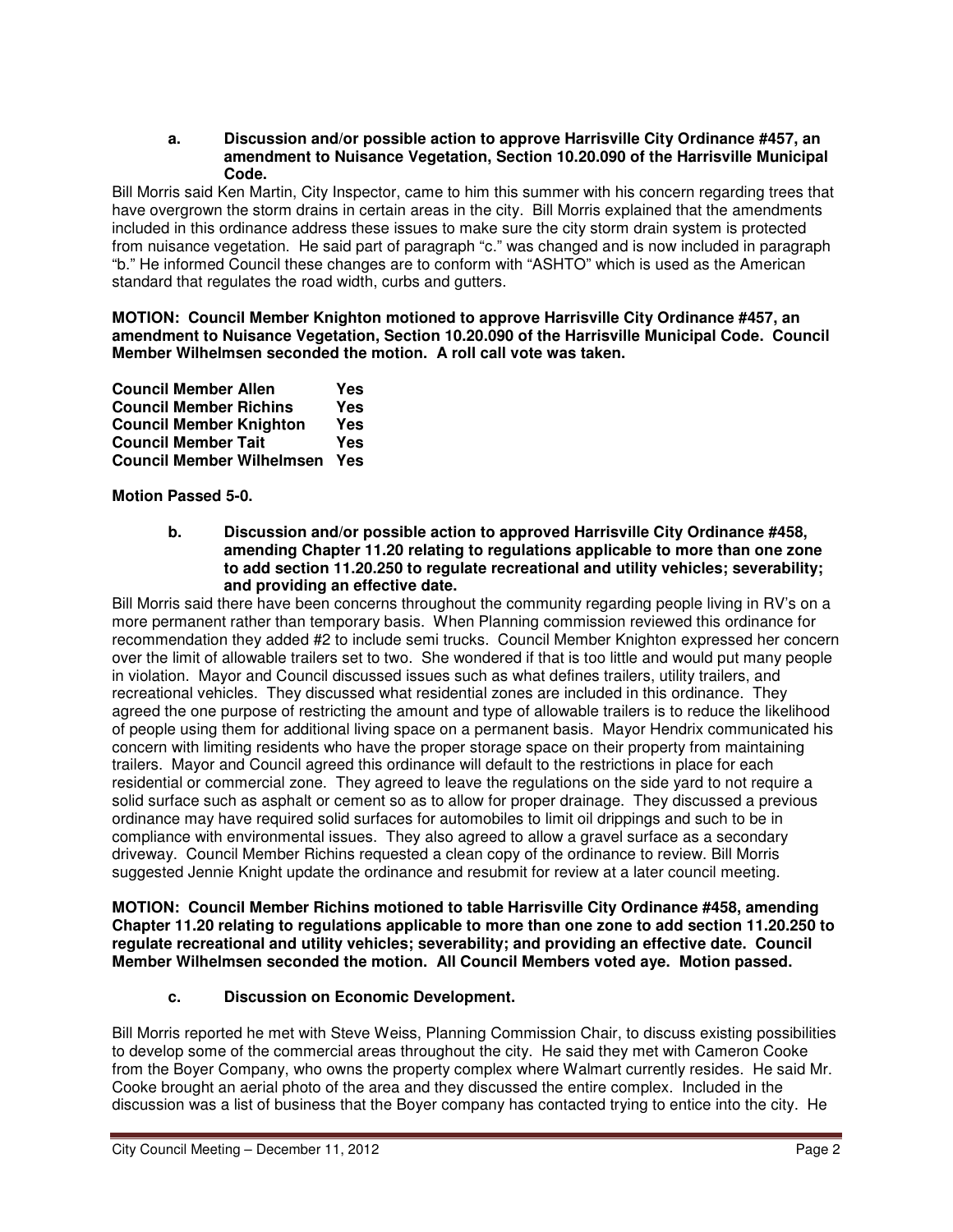said they have tried to rent the pads in the past but are now considering selling them if they have an interested buyer. There is currently no interest in the 1.75 acre pad east of Chili's but they have a small interest from a small box clothing store for the 2-3 acre pad on the Northwest corner. Mayor Hendrix commented that he was pleased to see that Boyer is trying to help develop that area. Bill Morris explained that he and Steve Weiss propose the city create a development packet to distribute to potential businesses for recruitment possibilities, to encourage businesses to open within Harrisville. He said other surrounding cities have actually hired outside help to boost their economic areas. He indicated there has been some recent interest from 7-eleven about possibly coming in to project management later in the month to discuss the possibility of establishing a business on Washington Blvd. He said they will have council approve the packets before they are distributed. Council Member Allen asked what they as members of council can do to help encourage businesses. Bill Morris responded that they can be friendly when these businesses do come in and approach the city. He said sometimes it is hard to keep current with contact information. He also said Harrisville has a pleasant reputation with regard to businesses contemplating locating within the city boundaries. He suggested these packets include a letter from the Mayor. Mayor Hendrix thanked Bill Morris for his efforts.

# d. **Discussion and/or action on adoption of 2013 Meeting Schedule**.

Council Member Knighton questioned whether council ought to consider changing the meeting date on the 24<sup>th</sup> of December. Mayor Hendrix said this is a formality to establish a regular meeting schedule. Holidays and other conflicts will be addressed when the need arises. Mayor and Council agreed to continue with the Tuesday meeting schedule.

### **MOTION: Council Member Knighton motioned to adopt the 2013 Meeting Schedule. Council Member Wilhelmsen seconded the motion. All Council Members voted aye. Motion passed.**

# **5. Public Comments.**

John Perry (244 West 1600 North) – Mr. Perry stated that all council members including the Mayor should have received an email regarding the situation being addressed at his residence. He said he has been listening to the Council Members regarding the concerns with code issues. He suggested Council spend some time trying to resolve current issues he feels are throughout the city. He said he feels the city ordinances limit and place controls on personal property. He said he feels strongly about these issues. He said when he purchased his house he did so in an area without covenants and restrictions. He expressed his disappointment with the city defining what is allowed on his property. He agrees the city should be involved with zoning regulations that define commercial and residential but disagreed with defining regulations that restrict what residents consider personal property. He suggested council use concern and compassion when addressing issues within the city.

# **6. Mayor/Council Follow-up.**

# **a.** Council assignments for 2013

Mayor Hendrix said he will have these assignments ready for the following council meeting. He said the Mosquito Abatement committee position is available and is a four year term. He asked council for suggestions on an appointment and reminded council this individual does not have to be a Council Member. The meetings are held the  $2^{nd}$  Monday at 6 pm every month. Council Member Allen expressed interest in filling this position.

Council Member Richins asked if the next regularly scheduled council meeting will be cancelled because of the Christmas Holiday. Mayor Hendrix confirmed the cancellation of this meeting. Mayor Hendrix informed Council he gave staff administrative leave for Christmas Eve and New Year's Eve.

# **7. Adjourn.**